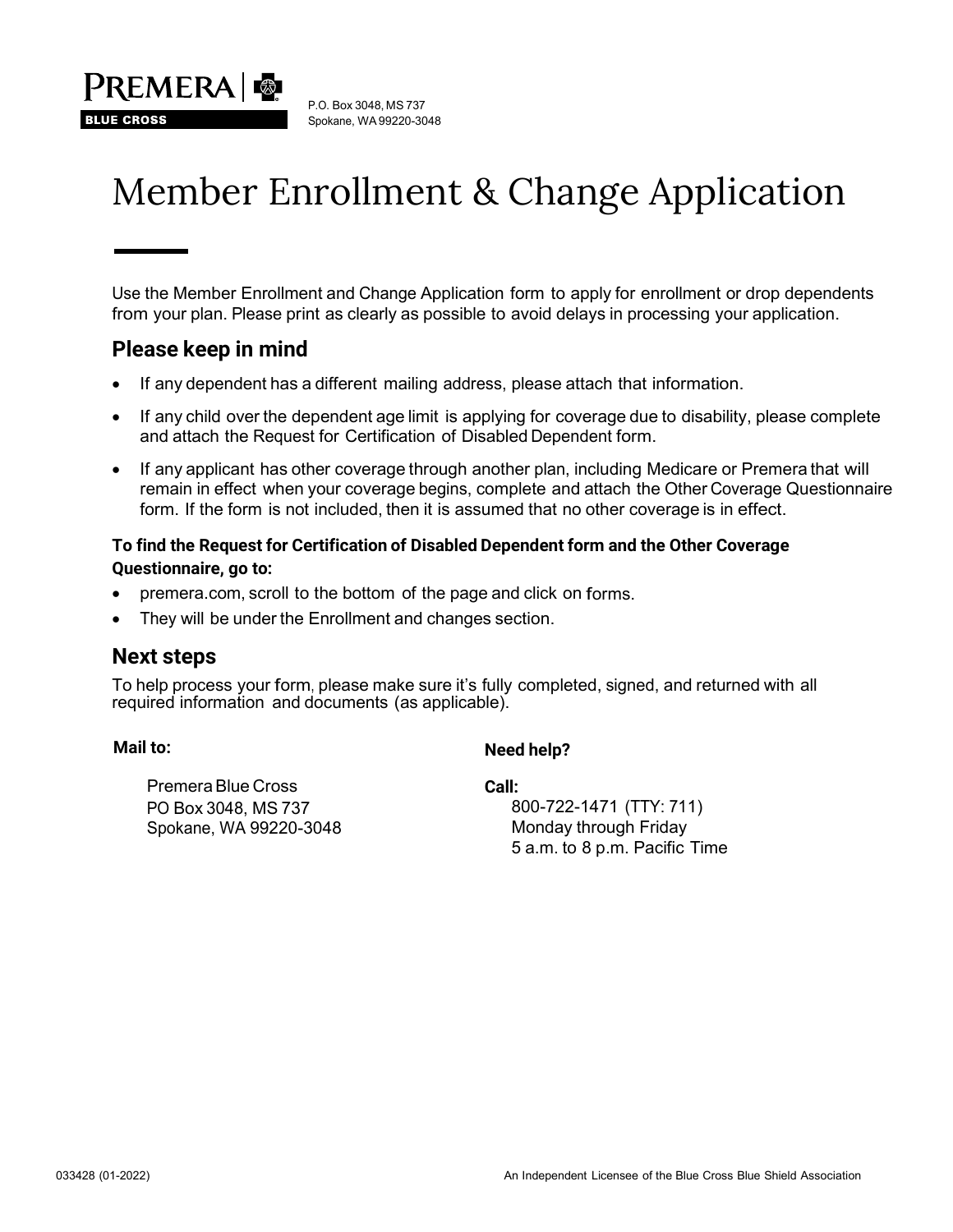

Mail to: P.O. Box 3048, MS 737 Spokane, WA 99220-3048 [www.premera.com](http://www.premera.com)

#### SMALL GROUP MEMBER ENROLLMENT AND CHANGE APPLICATION

| <b>General Information (group complete)</b>                                                                            |            |                                   |                     |                                                    |  |                    |     |  |  |  |
|------------------------------------------------------------------------------------------------------------------------|------------|-----------------------------------|---------------------|----------------------------------------------------|--|--------------------|-----|--|--|--|
| All fields are required                                                                                                |            |                                   |                     |                                                    |  |                    |     |  |  |  |
| Group ID                                                                                                               | Group name |                                   |                     | Employee class/subgroup (as applicable)            |  | Employee hire date |     |  |  |  |
| Enrollment reason                                                                                                      |            | Enrollment reason date            |                     | If COBRA, indicate number of months:               |  | Plan start date    |     |  |  |  |
|                                                                                                                        |            | Same as hire date<br>  Other date |                     | $\Box$ 18 months $\Box$ 29 months $\Box$ 36 months |  |                    |     |  |  |  |
| <b>Employee Information (employee complete)</b>                                                                        |            |                                   |                     |                                                    |  |                    |     |  |  |  |
| All fields are required                                                                                                |            |                                   |                     |                                                    |  |                    |     |  |  |  |
| Employee name                                                                                                          | (Last)     | (First)                           | <b>Phone Number</b> | Email address                                      |  |                    |     |  |  |  |
| Mailing address                                                                                                        |            |                                   |                     | City                                               |  |                    | ZIP |  |  |  |
| <b>Enrollment Information (employee complete)</b>                                                                      |            |                                   |                     |                                                    |  |                    |     |  |  |  |
| All fields are required                                                                                                |            |                                   |                     |                                                    |  |                    |     |  |  |  |
| Medical Plan choice<br>Dental Plan choice (as applicable)                                                              |            |                                   |                     |                                                    |  |                    |     |  |  |  |
| NOTE: Please indicate names as you would like them to appear on the ID card. (limit of 26 characters including spaces) |            |                                   |                     |                                                    |  |                    |     |  |  |  |

| <b>Relationship to</b><br><b>Employee</b>                              | <b>Last Name</b> | <b>First Name</b>                                                       | <b>Social Security No.</b> | Date of Birth                                                | Gender | Add | <b>Drop</b>                                   | <b>Benefit Selection</b>        |
|------------------------------------------------------------------------|------------------|-------------------------------------------------------------------------|----------------------------|--------------------------------------------------------------|--------|-----|-----------------------------------------------|---------------------------------|
| Self                                                                   |                  |                                                                         |                            |                                                              |        |     |                                               | <b>Medical</b><br>Dental        |
| <b>Primary Language</b><br>Ethnicity - check all that apply (Optional) |                  |                                                                         |                            |                                                              |        |     |                                               |                                 |
| $\Box$ English<br>$\Box$ Spanish<br>$\Box$ Other                       |                  | □ American Indian/Alaskan Native<br>□ Asian<br>□ Black African American |                            | $\Box$ Native Hawaiian/Pacific Islander<br>□ Hispanic/Latino |        |     | $\Box$ Not Hispanic or Latino<br>$\Box$ White |                                 |
| <b>Relationship to</b><br><b>Employee</b>                              | <b>Last Name</b> | <b>First Name</b>                                                       | <b>Social Security No.</b> | Date of Birth                                                | Gender | Add | <b>Drop</b>                                   | <b>Benefit Selection</b>        |
|                                                                        |                  |                                                                         |                            |                                                              |        |     |                                               | <b>Medical</b><br><b>Dental</b> |
| <b>Primary Language</b>                                                |                  | Ethnicity - check all that apply (Optional)                             |                            |                                                              |        |     |                                               |                                 |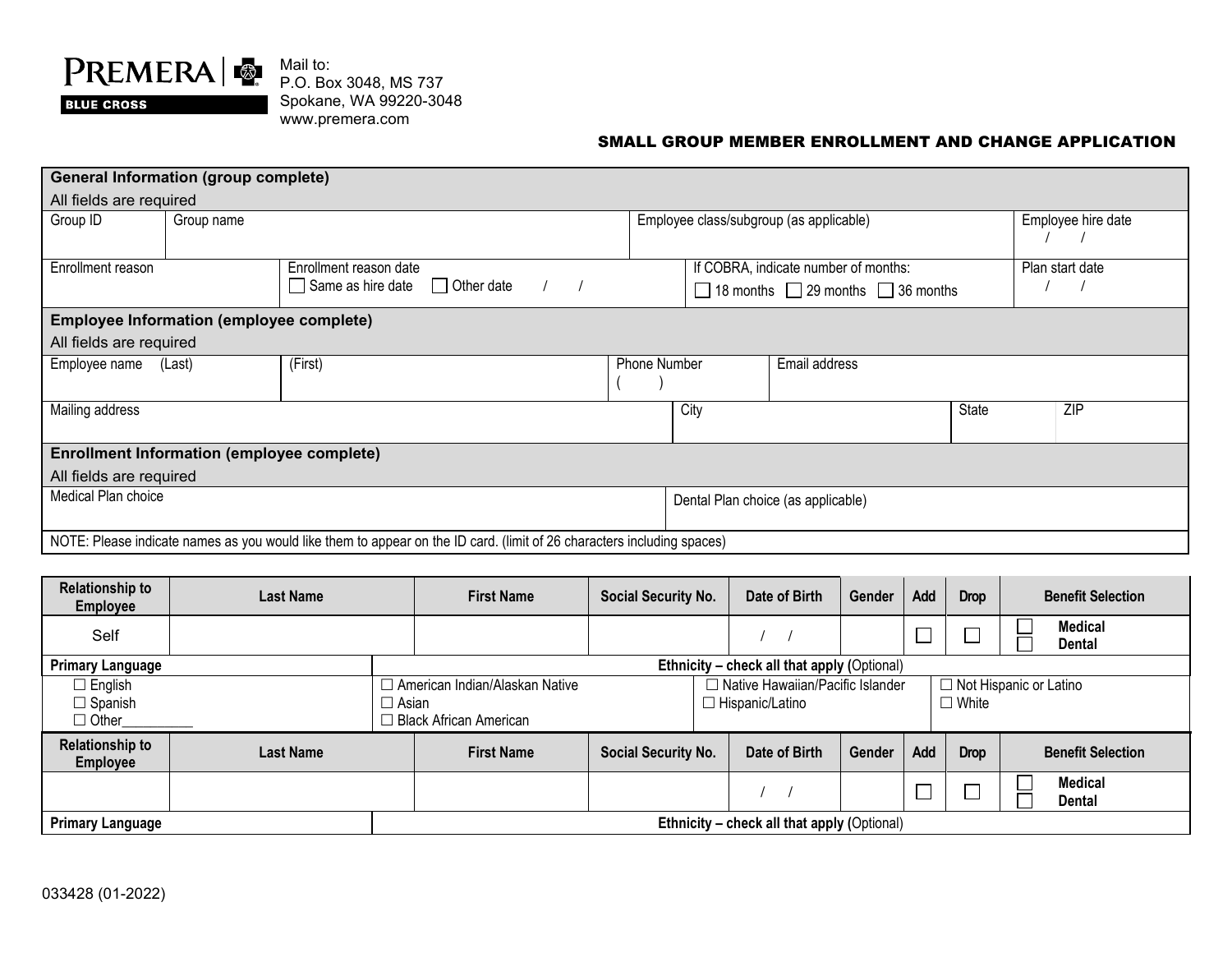| $\Box$ English<br>$\Box$ Spanish<br>$\Box$ Other |                                             | $\Box$ Asian                                                                                                                                                                             | □ American Indian/Alaskan Native<br>□ Black African American |                     |                                                              | □ Native Hawaiian/Pacific Islander<br>□ Hispanic/Latino                                                       |        |        | $\Box$ White                                  | $\Box$ Not Hispanic or Latino   |  |
|--------------------------------------------------|---------------------------------------------|------------------------------------------------------------------------------------------------------------------------------------------------------------------------------------------|--------------------------------------------------------------|---------------------|--------------------------------------------------------------|---------------------------------------------------------------------------------------------------------------|--------|--------|-----------------------------------------------|---------------------------------|--|
| <b>Relationship to</b><br><b>Employee</b>        | <b>Last Name</b>                            |                                                                                                                                                                                          | <b>First Name</b>                                            | Social Security No. |                                                              | Date of Birth                                                                                                 | Gender | Add    | <b>Drop</b>                                   | <b>Benefit Selection</b>        |  |
|                                                  |                                             |                                                                                                                                                                                          |                                                              |                     |                                                              | $\sqrt{ }$                                                                                                    |        | $\Box$ |                                               | <b>Medical</b><br><b>Dental</b> |  |
| <b>Primary Language</b>                          |                                             |                                                                                                                                                                                          | Ethnicity - check all that apply (Optional)                  |                     |                                                              |                                                                                                               |        |        |                                               |                                 |  |
| $\Box$ English<br>$\Box$ Spanish<br>$\Box$ Other |                                             | □ American Indian/Alaskan Native<br>$\Box$ Asian<br>□ Black African American                                                                                                             |                                                              |                     |                                                              | □ Native Hawaiian/Pacific Islander<br>$\Box$ Not Hispanic or Latino<br>$\Box$ White<br>$\Box$ Hispanic/Latino |        |        |                                               |                                 |  |
| <b>Relationship to</b><br><b>Employee</b>        | <b>Last Name</b>                            |                                                                                                                                                                                          | <b>First Name</b>                                            | Social Security No. |                                                              | Date of Birth                                                                                                 | Gender | Add    | <b>Drop</b>                                   | <b>Benefit Selection</b>        |  |
|                                                  |                                             |                                                                                                                                                                                          |                                                              |                     |                                                              | $\sqrt{ }$                                                                                                    |        | $\Box$ | └                                             | <b>Medical</b><br><b>Dental</b> |  |
| <b>Primary Language</b>                          | Ethnicity - check all that apply (Optional) |                                                                                                                                                                                          |                                                              |                     |                                                              |                                                                                                               |        |        |                                               |                                 |  |
| $\Box$ English<br>$\Box$ Spanish<br>$\Box$ Other |                                             | □ American Indian/Alaskan Native<br>□ Native Hawaiian/Pacific Islander<br>□ Not Hispanic or Latino<br>$\Box$ White<br>$\Box$ Asian<br>□ Hispanic/Latino<br>$\Box$ Black African American |                                                              |                     |                                                              |                                                                                                               |        |        |                                               |                                 |  |
| <b>Relationship to</b><br><b>Employee</b>        | <b>Last Name</b>                            |                                                                                                                                                                                          | <b>First Name</b>                                            | Social Security No. |                                                              | Date of Birth                                                                                                 | Gender | Add    | <b>Drop</b>                                   | <b>Benefit Selection</b>        |  |
|                                                  |                                             |                                                                                                                                                                                          |                                                              |                     |                                                              | $\frac{1}{2}$                                                                                                 |        | $\Box$ |                                               | <b>Medical</b><br><b>Dental</b> |  |
| <b>Primary Language</b>                          |                                             | Ethnicity - check all that apply (Optional)                                                                                                                                              |                                                              |                     |                                                              |                                                                                                               |        |        |                                               |                                 |  |
| $\Box$ English<br>$\Box$ Spanish<br>$\Box$ Other |                                             | □ American Indian/Alaskan Native<br>$\Box$ Asian<br>□ Black African American                                                                                                             |                                                              |                     | □ Native Hawaiian/Pacific Islander<br>$\Box$ Hispanic/Latino |                                                                                                               |        |        | $\Box$ Not Hispanic or Latino<br>$\Box$ White |                                 |  |
| <b>Relationship to</b><br><b>Employee</b>        | <b>Last Name</b>                            |                                                                                                                                                                                          | <b>First Name</b>                                            | Social Security No. |                                                              | Date of Birth                                                                                                 | Gender | Add    | <b>Drop</b>                                   | <b>Benefit Selection</b>        |  |
|                                                  |                                             |                                                                                                                                                                                          |                                                              |                     |                                                              | $\sqrt{2}$                                                                                                    |        | $\Box$ | L.                                            | <b>Medical</b><br><b>Dental</b> |  |
| <b>Primary Language</b>                          | Ethnicity - check all that apply (Optional) |                                                                                                                                                                                          |                                                              |                     |                                                              |                                                                                                               |        |        |                                               |                                 |  |
| $\Box$ English<br>$\Box$ Spanish<br>$\Box$ Other |                                             | □ American Indian/Alaskan Native<br>$\Box$ Asian<br>$\Box$ Black African American                                                                                                        |                                                              |                     | □ Native Hawaiian/Pacific Islander<br>$\Box$ Hispanic/Latino |                                                                                                               |        |        | □ Not Hispanic or Latino<br>$\Box$ White      |                                 |  |

**Employee Signature** 

In applying for enrollment as indicated on this application, I declare that all of the information on this form is true and complete to the best of my knowledge. I also declare that each person I am requesting enrollment for is eligible for coverage. I have also read and understand the provisions as stated in section 5 of this document. The changes on this form supersede all previous forms submitted.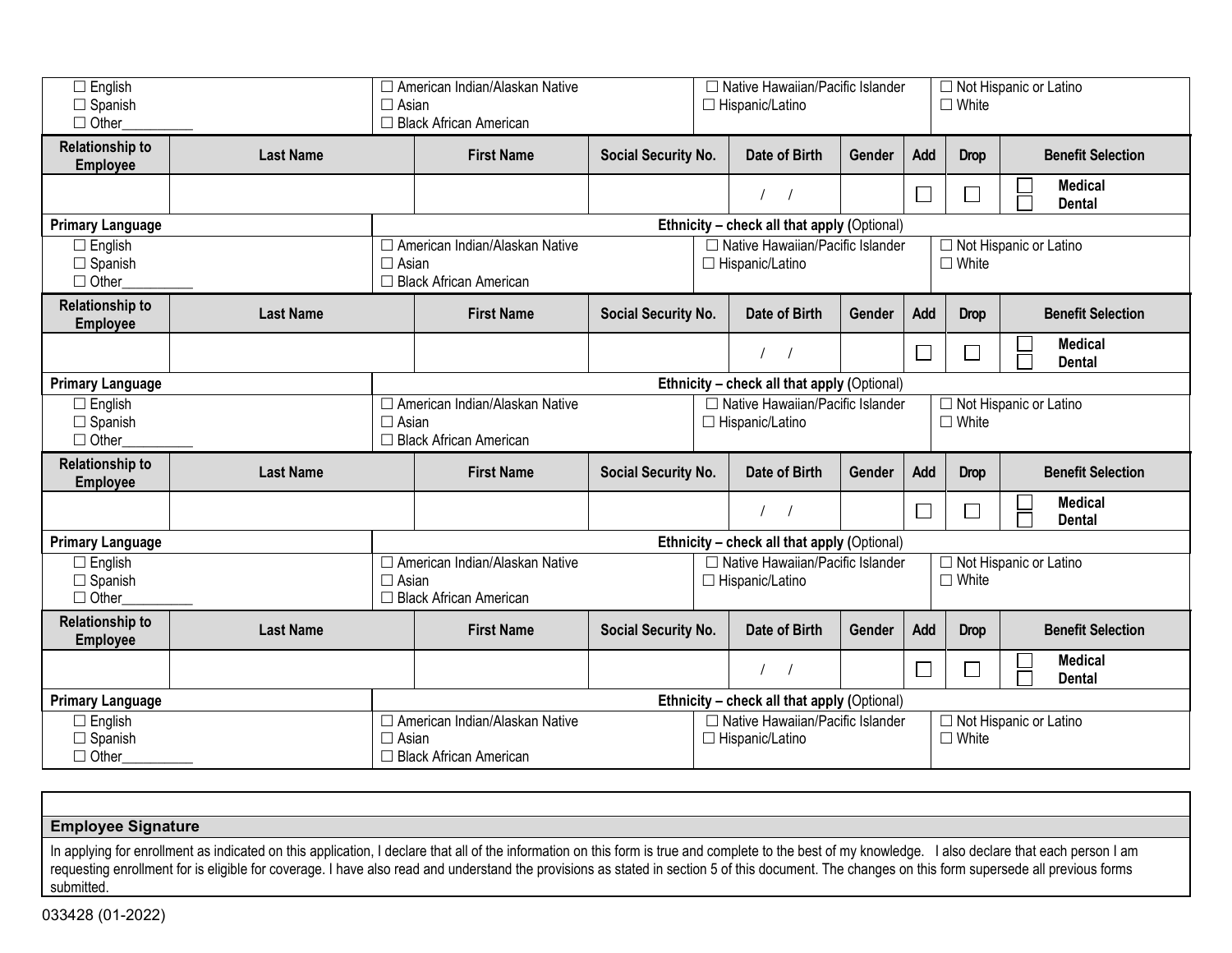Employee signature\_\_\_\_\_\_\_\_\_\_\_\_\_\_\_\_\_\_\_\_\_\_\_\_\_\_\_\_\_\_\_\_\_\_\_\_\_\_\_\_\_\_\_\_\_\_\_\_\_\_\_\_\_\_\_ Date signed \_\_\_\_\_ / \_\_\_\_\_ / \_\_\_\_\_\_

Please note: It is a crime to knowingly provide false, incomplete, or misleading information to an insurance company for the purpose of defrauding the company. Penalties include imprisonment, fines, *and denial of insurance benefits.* 

#### **Notices**

#### **Premera Privacy Policy**

 We may collect, use, or disclose personal information about you, including health information, your address, telephone number or Social Security number. We may receive this information from, or release it to, healthcare providers, insurance companies, or other sources to conduct our routine business operations such as: underwriting and determining your eligibility for benefits and paying claims; coordinating benefits with other healthcare plans; or conducting care management, case management, or quality reviews. This information may also be collected, used, or released as required or permitted by law.

 To safeguard your privacy and ensure your information remains confidential, we train all employees on our written confidentiality policy and procedures. If a disclosure of your personal information is not related to a routine business function, we will remove anything that could be used to easily identify you, unless we have your prior authorization to release such information.

You have the right to request inspection and/or amendment of your records retained by us.

To view or print copies of our detailed Privacy Notice and other forms, please visit our website at [premera.com.](http://www.premera.com/) To have forms mailed to you, please call the number below.

#### **Special Enrollment Rights**

 If you are declining enrollment for yourself or dependents because of other healthcare coverage, in the future you may enroll yourself or your dependents in this plan prior to the next open enrollment period. To do this, you must have involuntarily lost your other coverage and we must receive your enrollment application within 60 days after your other coverage ended. Additionally, if you have a new dependent as a result of marriage, birth, adoption, or placement for adoption, you may be able to enroll yourself and dependents, provided we receive your completed enrollment application within 60 days after the event, unless a different time limit has been specified in your benefit booklet.

#### **Late Enrollees & State Continuation of Coverage**

 A late enrollee is an individual or family dependent who did not enroll when first eligible for coverage under this plan. A late enrollee doesn't qualify as a special enrollee. If you or your dependents are late enrollees, you may enroll during the next annual group enrollment period.

If you are enrolling under State Continuation of Coverage (COC), the eligible period of coverage cannot exceed 3 months

#### **Required Social Security Number and Contact Email Address**

 Under the Affordable Care Act (ACA), all health plans must provide an IRS Form 1095-B to fully insured members starting in 2016. You'll need Form 1095-B to help you file your taxes, much like your W-2.

If you have any questions about the information included in this notice, please call us at 1-800-722-1471.